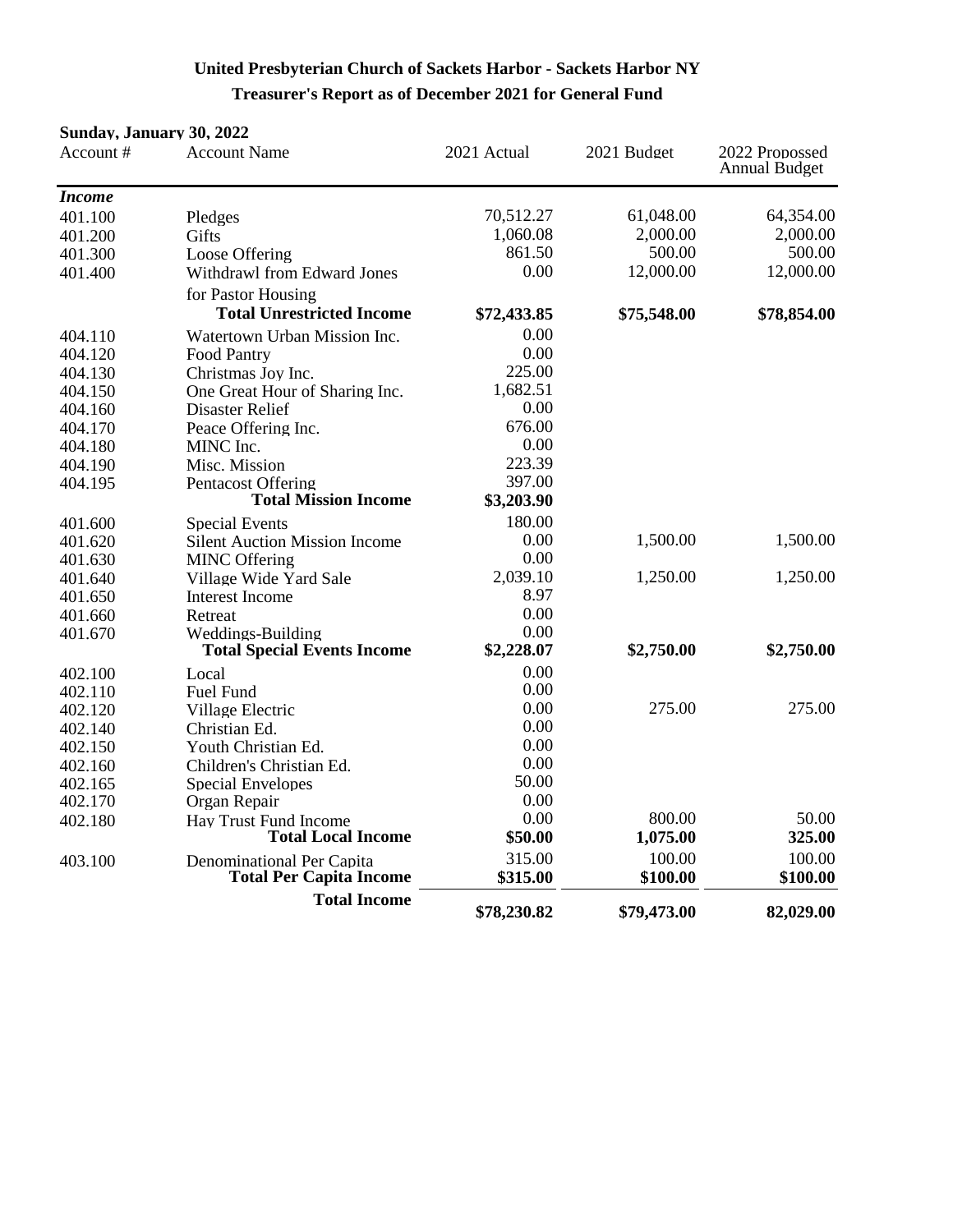# **Treasurer's Report as of December 2021 for General Fund United Presbyterian Church of Sackets Harbor - Sackets Harbor NY**

#### **Sunday, January 30, 2022**

| Account #      | <b>Account Name</b>                                          | 2021 Actual            | 2021 Budget        | 2022 Propossed<br><b>Annual Budget</b> |
|----------------|--------------------------------------------------------------|------------------------|--------------------|----------------------------------------|
| <i>Expense</i> |                                                              |                        |                    |                                        |
| 500.110        | PC(USA) Mission                                              | 25.00                  |                    |                                        |
| 500.120        | Watertown Urban Mission Exp.                                 | 2,000.00               | 2,000.00           | 2,000.00                               |
| 500.125        | Watn Urban Mission Food                                      | 0.00                   |                    |                                        |
| 500.133        | Sackets Harbor Fire Dept.                                    | 200.00                 | 200.00             | 200.00                                 |
| 500.134        | Interfaith Works of Syracuse                                 | 300.00                 | 300.00             | 300.00                                 |
| 500.135        | MINC Exp.                                                    | 750.00                 | 750.00             | 750.00                                 |
| 500.137        | Rohde Center - Adams                                         | 500.00                 | 500.00             | 500.00                                 |
| 500.140        | <b>Salary Partnership</b>                                    | 100.00                 | 100.00             | 100.00                                 |
| 500.155        | Pentecost Offering                                           | 397.00                 |                    |                                        |
| 500.160        | One Great Hour of Sharing Exp.                               | 1,682.51               |                    |                                        |
| 500.165        | Misc. Mission Giving                                         | 0.00                   |                    |                                        |
| 500.170        | Christmas Joy Exp.                                           | 225.00                 |                    |                                        |
| 500.175        | Peace Offering Exp.                                          | 676.00                 |                    |                                        |
|                | <b>Total Mission Expense</b>                                 | \$6,855.51             | \$3,850.00         | \$3,850.00                             |
| 501.120        | <b>Christian Education</b>                                   | 0.00<br>\$0.00         | 100.00<br>\$100.00 | 100.00                                 |
|                | <b>Total Local Program Expense</b>                           |                        |                    | \$100.00                               |
| 501.200        | Member/Community Outreach                                    | 971.90                 | 200.00             | 200.00                                 |
| 560.100        | Movie Licensing<br><b>Total Member/Comm</b>                  | 385.79<br>\$1,357.69   | 375.00             | 375.00<br>\$575.00                     |
|                | <b>Outreach Exp</b>                                          |                        | \$575.00           |                                        |
|                |                                                              |                        | 1,984.00           | 1643.00                                |
| 501.300        | <b>Denominational Support</b><br><b>Total Per Capita Exp</b> | 1,984.00<br>\$1,984.00 | \$1,984.00         | 1,643.00                               |
|                |                                                              |                        |                    |                                        |
| 502.100        | <b>Stewardship Program</b>                                   |                        |                    |                                        |
| 502.200        | <b>Offering Envelopes</b>                                    | 257.02                 | 300.00             | 300.00                                 |
| 502.300        | <b>Stewardship Program Postage</b>                           | 104.40                 | 200.00             | 200.00                                 |
|                | <b>Stewardship Program</b>                                   | \$361.42               | \$500.00           | \$500.00                               |
| 503.100        | <b>Supply Ministers</b>                                      | 972.68                 | 900.00             | 900.00                                 |
| 503.125        | Music Substitute                                             | 80.00                  |                    |                                        |
| 503.200        | Organ & Piano Maintenance                                    | 585.00                 | 700.00             | 700.00                                 |
|                |                                                              | 0.00                   |                    |                                        |
| 503.300        | <b>Communion Supplies</b>                                    |                        | 0.00               | 0.00                                   |
| 503.400        | <b>Worship Supplies</b>                                      | 0.00<br>0.00           | 100.00<br>300.00   | 100.00<br>300.00                       |
| 503.550        | Flowers<br>Choir Robe Maintenance                            | 0.00                   | 0.00               | 0.00                                   |
| 503.600        | Worship                                                      | \$1,637.68             | \$2,000.00         | 2,000.00                               |
|                |                                                              |                        |                    |                                        |
| 504.100        | Leadership, Sustain the Dream                                | 216.18                 | 550.00             | 550.00                                 |
|                | <b>Leadership Expenses</b>                                   | \$216.18               | \$550.00           | \$550.00                               |
|                |                                                              |                        |                    |                                        |
| 550.100        | Pastor Search Exp.                                           | 2,033.83               | 0.00               | 0.00                                   |
|                | <b>Total Discretionary Account</b>                           | \$2,033.83             | \$0.00             | \$0.00                                 |